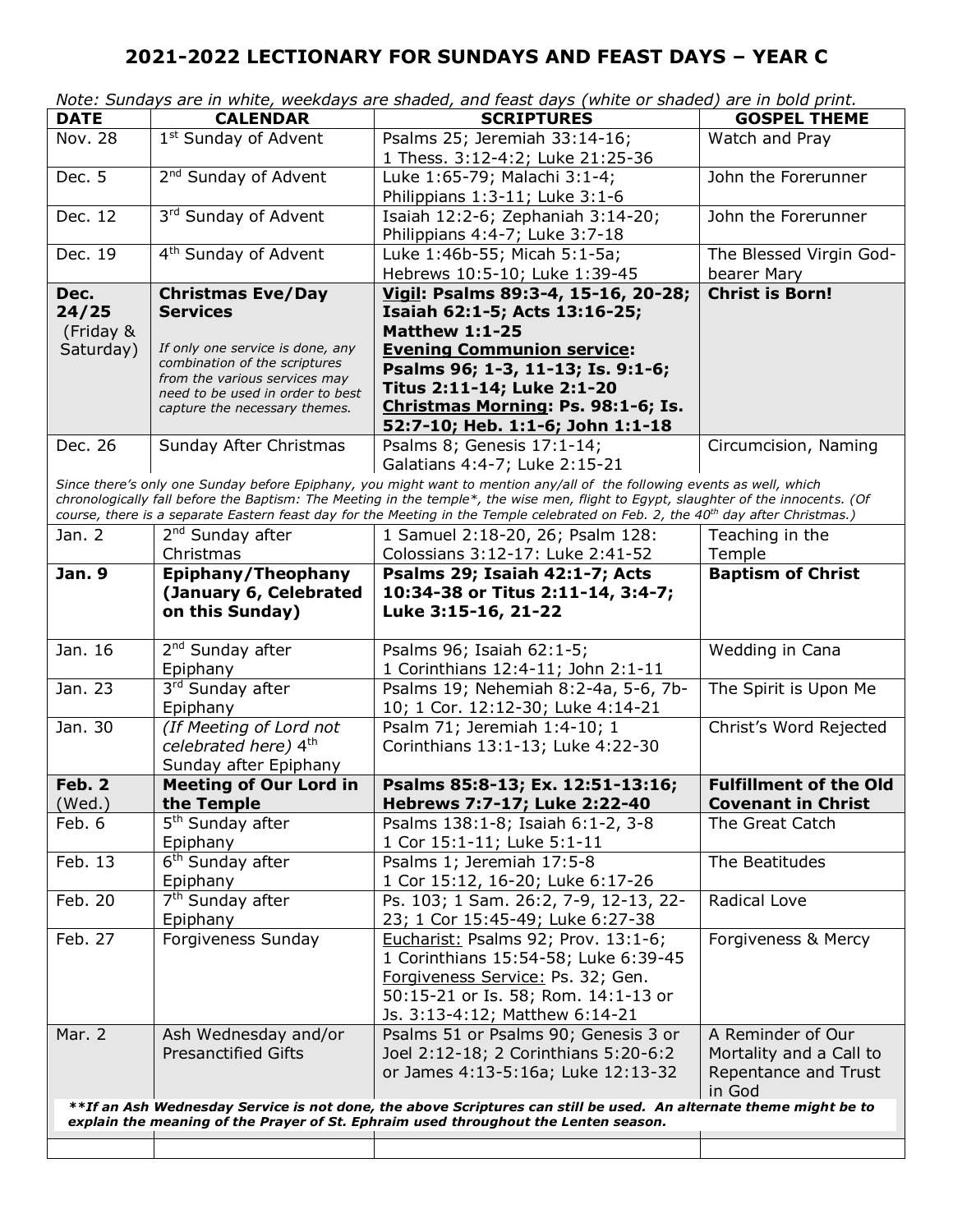| Mar. 6               | 1 <sup>st</sup> Sunday of Lent                                 | Psalms 91; Deuteronomy 26:1-11;<br>Romans 10:5-13; Luke 4:1-13                                                                                                                | Testing in wilderness                                 |
|----------------------|----------------------------------------------------------------|-------------------------------------------------------------------------------------------------------------------------------------------------------------------------------|-------------------------------------------------------|
| Mar. 9<br>(Wed.)     | Presanctified Gifts/<br>Zacchaeus                              | Luke 19:1-10                                                                                                                                                                  | Desire                                                |
| Mar. 13              | 2 <sup>nd</sup> Sunday of Lent                                 | Psalms 27; Genesis 15:5-12, 17-18;<br>Philippians 3:17-4:1; Luke 9:28b-36                                                                                                     | Transfiguration                                       |
| Mar. 16<br>(Wed.)    | Presanctified Gifts/<br>The Publican & Pharisee                | Luke 18:10-14                                                                                                                                                                 | Humility                                              |
| Mar. 20              | (If Annunciation not<br>celebrated here) 3rd<br>Sunday of Lent | Psalms 50; Exodus 3:1-15;<br>1 Cor. 10:1-6, 10-12; Luke 13:1-9                                                                                                                | Repent and Be Fruitful                                |
| Mar. 23<br>(Wed.)    | Presanctified Gifts/<br>The Prodigal Son                       | Luke 15:1-3, 11-32                                                                                                                                                            | Return                                                |
| March 25<br>(Friday) | <b>The Annunciation of</b><br>the Mother of God                | Magnificat (Lk. 46b-55); Is. 7:10-<br>14; Heb. 10:4-10; Luke 1:26-38                                                                                                          | <b>Gabriel announces</b><br><b>Mary as God-bearer</b> |
| Mar. 27              | 4 <sup>th</sup> Sunday of Lent                                 | Psalms 34; Joshua 5:9-12;<br>2 Cor. 5:17-21; Luke 15:1-3, 11-32                                                                                                               | Prodigal Son                                          |
| Mar. 30<br>(Wed.)    | Presanctified Gifts/<br>The Last Judgement                     | Matthew 25:31-46                                                                                                                                                              | Love                                                  |
| Apr. 3               | 5 <sup>th</sup> Sunday of Lent                                 | Psalms 126; Isaiah 43:16-21;<br>Philippians 3:8-14; John 8: 1-11                                                                                                              | Pardon and Power to<br>turn from sin                  |
| Apr. 6               | Presanctified Gifts/<br>The Paralytic                          | Mark 2:1-12                                                                                                                                                                   | Healing and<br>Forgiveness in Christ                  |
| <b>Apr. 10</b>       | <b>Palm Sunday</b>                                             | Psalms 118:1-4, 14-29; Zephaniah<br>3:14-17 & Zechariah 9:9-10;<br>Philippians 2:5-11; Luke 19:29-40                                                                          | <b>Triumphal Entry</b>                                |
| Apr. 13              | Holy Wednesday Unction<br>(If not done before)                 | Psalms 143; Job 2:1-10; Rom.12:1-3<br>or 2 Cor. 6:16-7:1; Matthew 26:6-16                                                                                                     | Anointing at Bethany<br>and Plotting of Judas         |
| Apr. 14              | Holy Thursday                                                  | Eucharist: Psalms 23 or 116:12-19;                                                                                                                                            | Mystical Supper, Foot                                 |
|                      |                                                                | Exodus 12:1-14; 1 Cor. 11:23-32;<br>Matthew 26:2-29<br>Ft Washing: Jn. 13:1-15 or Chs. 13-17<br>Betrayal: John 18:1-27                                                        | washing, Betrayal                                     |
| Apr. 15              | <b>Holy Friday</b>                                             | Crucifixion: Psalms 22 or 31:1-5, 11-<br>16; Isaiah 52:13-54:1, Hebrews 4:14-<br>16, 5:7-9 or 1 Cor. 1:18-2:2; Matthew<br>27:27-54<br>Burial: Matthew 27:57-66                | Crucifixion and Burial                                |
| Apr. 16              | Holy Saturday                                                  | Ps. 88; Job. 19:23-27a, Dan. 3:13-25,<br>Jonah 1:17-2:10; 1 Peter 1:3-9;<br>Matthew 12:38-42 and/or 27:50-54                                                                  | Bright Sadness at its<br>Climax                       |
| <b>Apr. 17</b>       | <b>Easter</b>                                                  | Vigil Readings: Ps. 16/33; Gen. 1-<br>3; Gen. 22:1-18; Ex. 14; Ezek. 36;<br>Ezek. 37:1-14; Lk. 24:1-12<br>Eucharist: 118:1-2, 10-24; Acts<br>10:34-43; Colossians 3:1-4; (Jn. | <b>He is Risen!</b>                                   |
| April 24             | 2 <sup>nd</sup> Sunday of Easter                               | 20:1-18) John 1:1-18<br>Psalms 118:1-14; Acts 5:12-16;<br>Revelation 1:9-19; John 20:19-31                                                                                    | Sunday of St. Thomas                                  |
| May 1                | 3rd Sunday of Easter                                           | Psalms 30; Acts 5:27-42;<br>Revelation 5:11-14; John 21:1-19                                                                                                                  | Post-resurrection<br>Appearance                       |
| May 8                | 4 <sup>th</sup> Sunday of Easter                               | Psalms 100; Acts 13:43-52;<br>Revelation 7:9-17; John 10:22-30                                                                                                                | Shepherd and sheep                                    |
| May 15               | 5 <sup>th</sup> Sunday of Easter                               | Psalms 145; Acts 14:21-27;<br>Revelation 21:1-5a; John 13:31-35                                                                                                               | Command to Love                                       |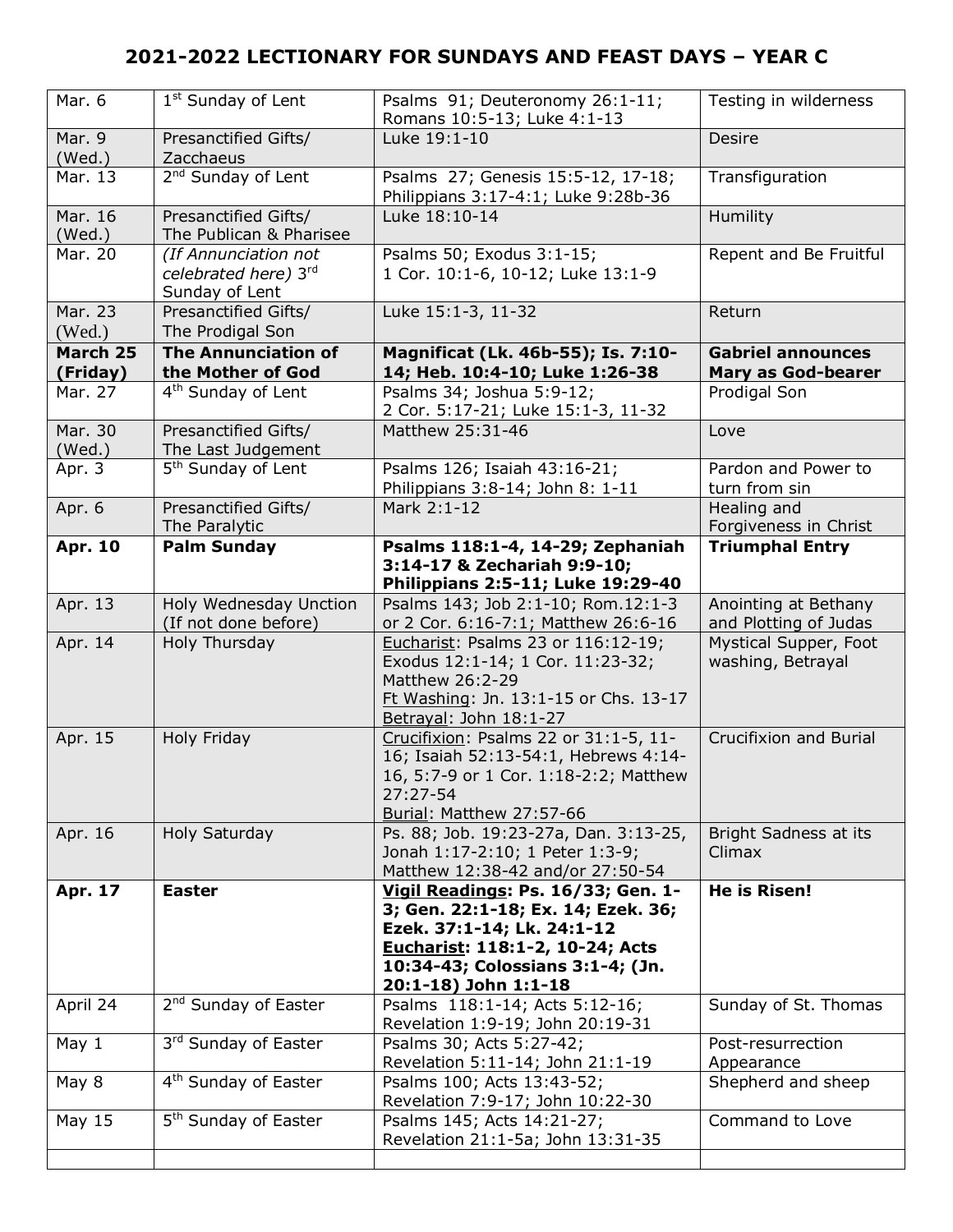| <b>May 22</b>               | 6 <sup>th</sup> Sunday of Easter                | Psalms 67; Acts 15:1-2, 22-29;<br>Rev. 21:10-14, 22-27; John 14:18-29    | Promise of the Spirit                              |
|-----------------------------|-------------------------------------------------|--------------------------------------------------------------------------|----------------------------------------------------|
| <b>May 26</b><br>(Thursday) | <b>Ascension of Our Lord</b>                    | Psalms 47; Acts 1:1-12;<br>Ephesians 1:17-23; Luke 24:44-53              | <b>Christ Raises</b><br><b>Humanity to Glory</b>   |
| May 29                      | (If Ascension not                               | Psalms 97; Acts 7:55-60;                                                 | Christ Prays for Unity                             |
|                             | celebrated here) Last/7th                       | Revelation 22:12-20; John 17:20-26                                       |                                                    |
|                             |                                                 |                                                                          |                                                    |
|                             | Sunday of Easter                                |                                                                          |                                                    |
| June 5                      | <b>Pentecost</b>                                | Vigil Readings: Psalms 104:24-34;<br>Gen. 11:1-9 or Ex. 19:3-8, 16-20 or | The Descent of the<br><b>Spirit</b>                |
|                             |                                                 | Ezekiel 37:1-4 or Joel 3:1-5;                                            |                                                    |
|                             |                                                 |                                                                          |                                                    |
|                             |                                                 | Romans 8:22-27; John 7:37-39                                             |                                                    |
|                             |                                                 | Eucharist: Ps. 104:24-34; Acts 2:1-                                      |                                                    |
|                             |                                                 | 11; 1 Cor 12:1-13; John 20:19-23                                         |                                                    |
| June 12                     | <b>Trinity Sunday</b>                           | Psalms 8; Proverbs 8:22-31;                                              | Ministry of Trinity                                |
|                             |                                                 | Romans 5:1-5; John 16:1-15                                               |                                                    |
| June 19                     | 2 <sup>nd</sup> Sunday after                    | Ps. 22:22-31; Zech. 12:10-11, 13:1;                                      | Profession of Faith &                              |
|                             | Pentecost                                       | Galatians 3:23-29; Luke 9:18-26                                          | Discipleship                                       |
| June 26                     | 3rd Sunday after                                | Psalms 16; 1 Kings 19:16-21;                                             | Following in Sincerity                             |
|                             | Pentecost                                       | Galatians 5:1, 13-18; Luke 9:51-62                                       |                                                    |
| July 3                      | 4 <sup>th</sup> Sunday after                    | Psalms 66:1-12, 16-20; Isaiah 66:10-                                     | The Harvest is Plentiful                           |
|                             | Pentecost                                       | 14; Galatians 6:14-18; Luke 10:1-20                                      |                                                    |
| July 10                     | 5 <sup>th</sup> Sunday after                    | Ps. 69:5-18, 30-36; Deut. 30:11-20;                                      | The Good Samaritan                                 |
|                             | Pentecost                                       | Colossians 1:11-20; Luke 10:25-37                                        |                                                    |
| July 17                     | 6 <sup>th</sup> Sunday after                    | Psalms 15:2-5; Genesis 18:1-10a;                                         | Mary & Martha                                      |
|                             | Pentecost                                       | Colossians 1:24-29; Luke 10:38-42                                        |                                                    |
| July 24                     | 7 <sup>th</sup> Sunday after                    | Psalms 138:1-8; Genesis 18:20-33;                                        | Our Father/Acceptable                              |
|                             | Pentecost                                       | Colossians 2:8-15; Luke 11:1-13                                          | Prayer                                             |
|                             |                                                 |                                                                          |                                                    |
| July 31                     | 8 <sup>th</sup> Sunday after                    | Psalms 95; Ecclesiastes 1:2, 2:20-23;                                    | <b>Richness Toward God</b>                         |
|                             | Pentecost                                       | Colossians 3:1-11; Luke 12:13-21                                         |                                                    |
| <b>Aug. 6</b>               | <b>Transfiguration</b>                          | <b>Psalms 104; Daniel 7:9-14;</b>                                        | <b>Christ's eternal</b>                            |
| (Saturday)                  |                                                 | 2 Peter 1:16-19; Luke 9:28-36                                            | reality and our hope                               |
| Aug. 7                      | (If Transfiguration not                         | Psalms 33; Isaiah 61:1-11;                                               | Receiving the Kingdom                              |
|                             | celebrated here) 9th                            | Hebrews 11:1-2, 8-19; Luke 12:32-48                                      |                                                    |
|                             | Sunday after Pentecost                          |                                                                          |                                                    |
| Aug. 14                     | (If Dormition not                               | Psalms 40; Jeremiah 38:1-13;                                             | The Great Divide                                   |
|                             | celebrated here) 10 <sup>th</sup>               | Hebrews 12:1-4; Luke 12:49-53                                            |                                                    |
|                             | Sunday after Pentecost                          |                                                                          |                                                    |
| <b>Aug. 15</b>              | The Dormition of the                            | Psalms 132; Gen. 28:10-17; Phil.                                         | <b>The Blessed Mary</b>                            |
| (Monday)                    | <b>God-bearer Mary</b>                          | 2:5-11; Lk. 10:38-42, 11:27-28                                           | enters heaven                                      |
| Aug. 21                     |                                                 |                                                                          | Recognized by God                                  |
|                             | 11 <sup>th</sup> Sunday after<br>Pentecost      | Psalms 117; Isaiah 66:18-21;<br>Hebrews 12:5-13; Luke 13:22-30           |                                                    |
|                             |                                                 |                                                                          |                                                    |
| Aug. 28                     | 12 <sup>th</sup> Sunday after                   | Psalms 68:4-10, 19-20; Ruth 2:1-13;                                      | Humility and Reward                                |
|                             | Pentecost                                       | Hebrews 12:18-24; Luke 14:1, 7-14                                        |                                                    |
| Sept. 4                     | (If Nativity of God-bearer                      | Psalms 90; Daniel 3:8-18;                                                | Counting the Cost                                  |
|                             | not celebrated here) 13th                       | Philemon 9-17; Luke 14:25-33                                             |                                                    |
|                             | Sunday after Pentecost                          |                                                                          |                                                    |
| Sept. 8                     | <b>Nativity of the Mother</b><br>of God         | Psalms 45; Micah 5:1-4; Romans<br>12:1-13; Matthew 1:1-23                | <b>Birth of the Birth-</b><br>giver                |
| (Thursday)                  |                                                 | Psalms 51; Exodus 32:7-14;                                               | Lost Found & Heaven's                              |
| Sept. 11                    | (If Exaltation of Cross not                     |                                                                          |                                                    |
|                             | celebrated here) 14th<br>Sunday after Pentecost | 1 Timothy 1:12-17; Luke 15:1-10                                          | Joy                                                |
|                             | <b>Exaltation of the Cross</b>                  |                                                                          |                                                    |
| <b>Sept. 14</b>             |                                                 | Psalms 116; Numbers 21:4-9; 1                                            | <b>Glory and Victory in</b><br>the Cross of Christ |
| (Wed.)                      |                                                 | Corinthians 1:18-24; John 19:6-35<br>or 3:14-21 or 12:31-36a             |                                                    |
| Sept. 18                    | 15 <sup>th</sup> Sunday after                   | Psalms 113; Amos 8:4-12;                                                 | God & Mammon                                       |